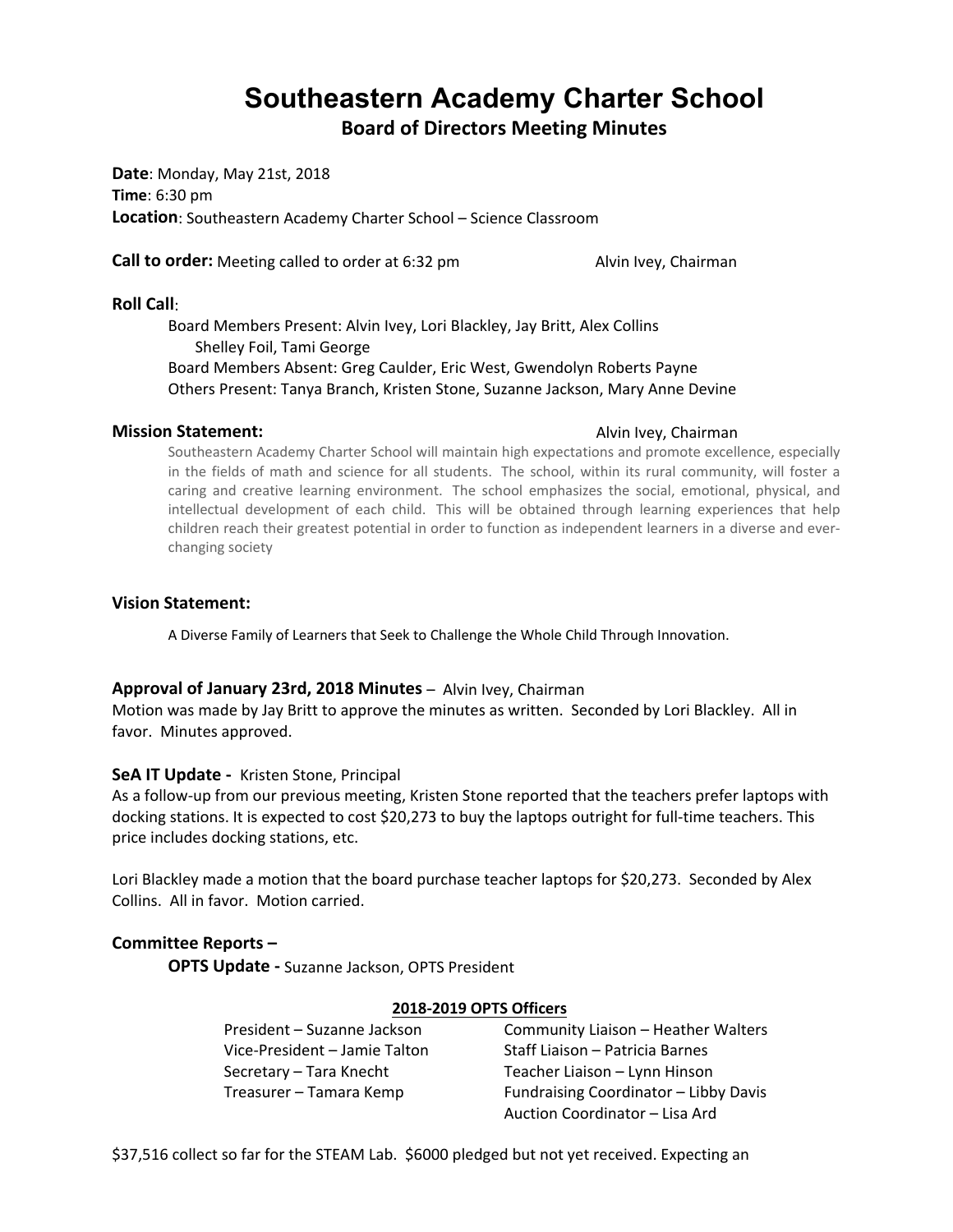#### additional \$10,000 donation.

#### **Finance** - Tami George, chair

Tami George reported that the finance committee has discussed the budget for 2018-19 and will bring to the next meeting. She also stated that there are some funds that need to be spent or we will be required to send back. Jay Britt made a motion that the board give a 5% bonus to teachers. Lori Blackley seconded the motion. All in favor. Motion carried.

#### **Policy** -Eric West, chair

Kristen Stone reported that the Parent Code of Conduct has been written and will be presented at the June board meeting. Per the recommendation of Mary Anne Devine, the policy committee will review the gifts and vendor policies. Policy is also working on reviewing the Staff/Student Handbook.

#### **Vision** - Lori Blackley, chair

Lori Blackley reported that committee goals have been finalized. Tami George made a motion to approve the committee goals. Alex Collins seconded the motion. All in Favor. Motion carried.

Kristen Stone and staff will work on grant writing over the summer for the STEAM Lab.

Lori Blackley informed the board that she would like to resign as Vision chair effective in July.

**Education** - Gwendolyn Roberts Payne, chair

Kristen Stone reported that the Education committee has not met.

#### **Report from the Principal – Kristen Stone, Principal**

Kristen Stone presented suggested board meeting dates for the 2018-19 school year. The meeting time has changed from 6:30pm to 6:00 pm. After discussion of conflicts in July, Kristen suggested removing the July meeting and adding an October meeting. Kristen will email out a revised meeting list and the board will vote on these dates in June.

Washington D.C. Trip – Karen Hayes-Locklear read 8<sup>th</sup> grade writing samples in which students wrote on the impact of learning about the Holocaust in the classroom versus touring and experiencing the Holocaust Museum first hand. All the writing samples presented indicated what a meaningful and powerful experience the Holocaust and Washington DC field trip was. The board thanked Mrs. Hayes-Locklear for her time and effort in planning and executing the trip.

Drama Team – The drama team put on The Snow White Variety Show with great reviews. The team hopes to meet twice a month throughout the school year.

Testing – Currently scores indicate that we are at 80.65%. There are still more students who need to test. The SeA goal is 84% with hopes to surpass it. Results will be presented at the June meeting.

Lottery Results – 281 applicants for 8 spots (not counting siblings). Lotterease went really well and office staff felt it was money well spent. The program cut down on calls to the school as well as application foot traffic.

District Teacher of the Year for Foreign Affairs – Mrs. Karen Hayes-Locklear won at the local and District levels and was nominated for State!

Job Opening – Pam Keltner (3-5 grade Science/Social Studies) resigned her position. Mrs. Stone hopes to have a recommendation for the June meeting.

New Position – Mrs. Stone would like to hire Sara Armstrong as a reading coach. This would be a parttime position with no benefits. She would work with K-3 students who are behind in reading 3 days per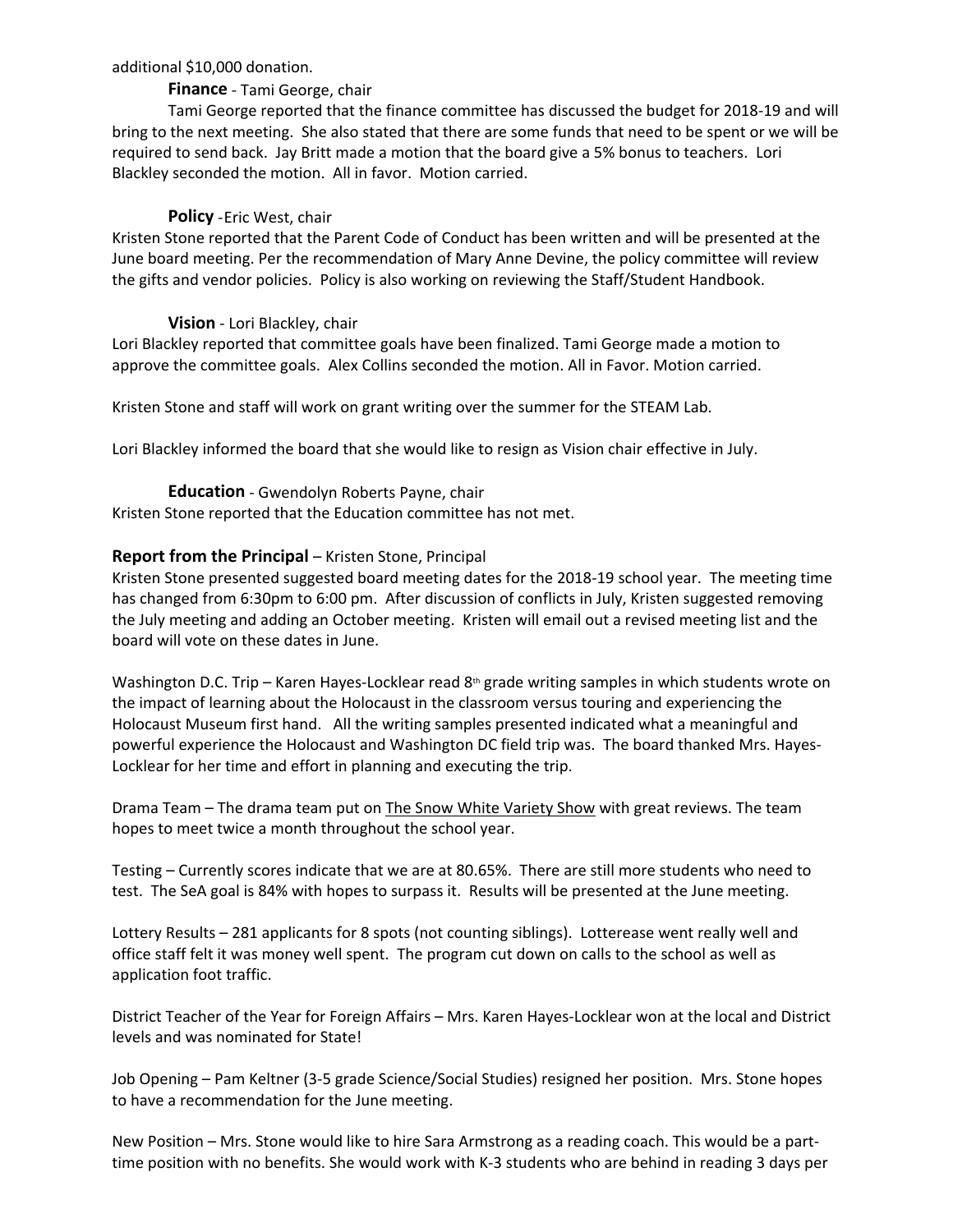week (8am-12pm). Finance will add this to the agenda for their next meeting and report back to the board.

End of Year Awards Dates – K-2 – Wednesday, May 23rd – 8:30am 3-5 – Thursday, May 24th – 8:30am 6-7 – Thursday, May 24th – 1:00pm 8th grade – Thursday, May 24th – 6:00pm

End of Year AR Incentive – Defy Gravity Trip 3-8 grade – Defy Gravity on Wednesday, May 23rd -  $*$ No 8th grader met the goal K-2 – Defy Gravity on Thursday, May 24th

Field Day, Friday May 25th – Weather Permitting K-5 – 8:30-10:30  $6 - 8 - 10:30 - 12:30$ 

Last Day of school is Friday, May  $25<sup>th</sup>$  and will dismiss at 1:00

### **Report from the Financial Secretary** – Tanya Branch, Financial Secretary

Tanya Branch distributed the SeA Financial report through April 30, 2018. She reported that the budget is on track and that there are no further repairs at this time.

#### **2018-2019 Board Members** – Alvin Ivey, Chairman

Alvin Ivey announced that he will be stepping down from the board after the June meeting. Alvin recommended Lori Blackley for the position. Shelley Foil made a motion that Lori Blackley serve as the SeA Board Chair starting in July. Alex Collins seconded the motion. All in favor. Motion carried.

One board member position to fill. Lori Blackley recommended Scott McLean and will invite him to the June meeting so he can observe. Further discussion in June.

**Annual Principal Evaluation and Principal Contract** – Alvin Ivey, Chairman Deadline to submit evaluations is Friday, May  $25<sup>th</sup>$  to Lisa Ard.

At 7:25, Lori Blackley made a motion that the board go into closed session. Seconded by Shelley Foil. All in favor. Motion Carried.

At 7:39, Lori Blackley made a motion that the board resume open session. Alex Collins seconded the motion. All in favor. Motion carried.

**Other Business** – Alex Collins asked about recording equipment for plays, awards, special events, etc. Also, audio/voice recording.

At 7:43, Jay Britt made a motion to adjourn the meeting. Motion seconded by Tami George. All in favor. Motion carried

The SeA March Board meeting was adjourned at 7:43 by Chairman, Alvin Ivey.

Next meeting will be June 18, 2018 at 6:00pm. Respectfully submitted, Shelley Foil